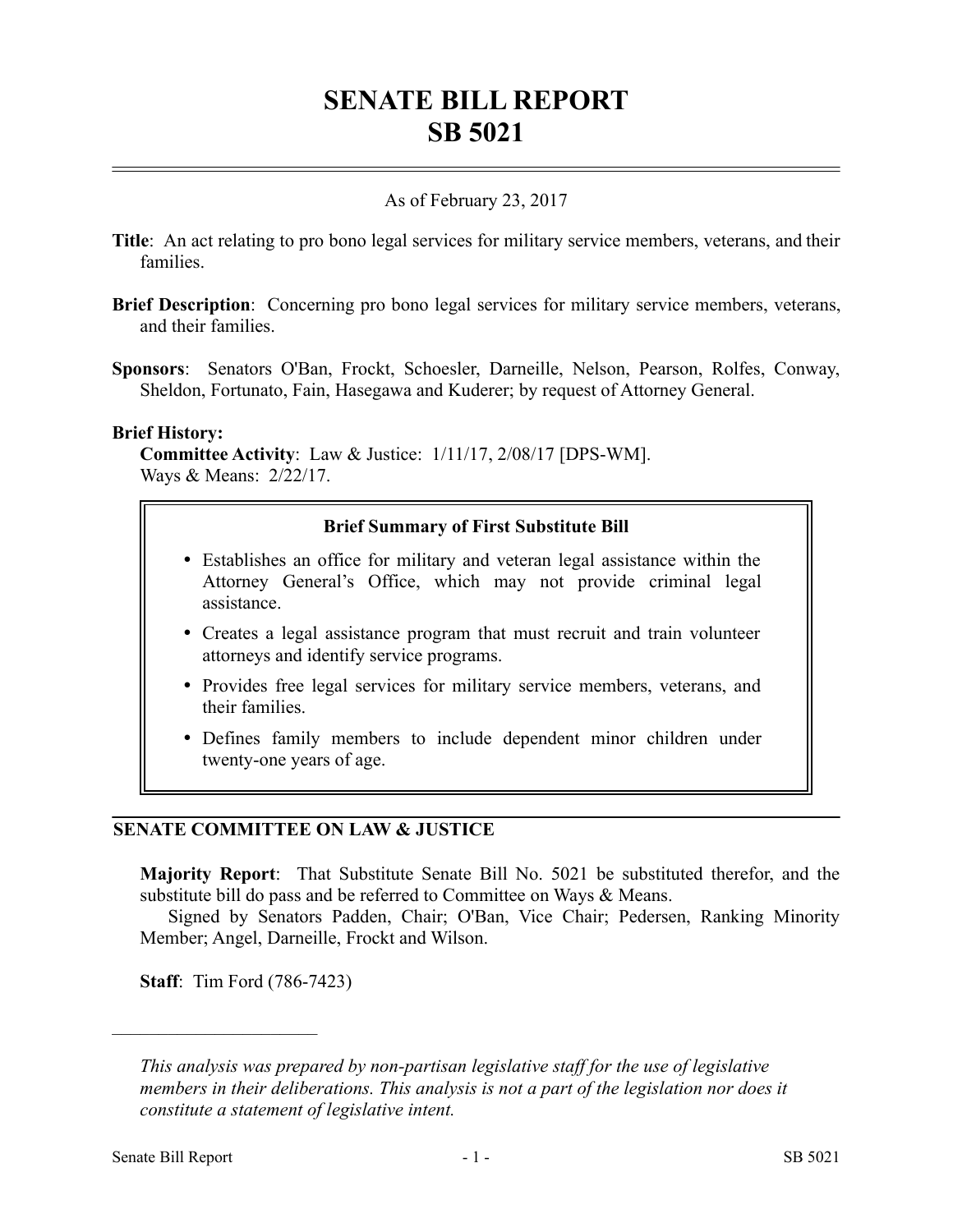### **SENATE COMMITTEE ON WAYS & MEANS**

**Staff**: Daniel Masterson (786-7454)

**Background**: State law prohibits the Attorney General's Office from engaging in the private practice of law. The Attorney General's Office cannot represent private citizens in court either to bring an action on behalf of an individual or to defend an individual. Any private citizen needing such representation should consult a private attorney. Veterans, military personnel, and their families may be eligible to receive certain free or low-fee legal services from a variety of regional and statewide non-profits depending upon their means and the resources of the non-profit entities.

**Summary of Bill (First Substitute)**: An office of military and veteran legal assistance is created within the Attorney General's Office for the purpose of promoting and facilitating civil legal assistance programs, pro bono services, and self-help services for military service members, veterans, and their family members domiciled or stationed in Washington State. Family members are defined and include dependents under 21 years of age. The legal assistance program does not permit the Attorney General's Office to provide criminal legal assistance.

The legal assistance program must recruit and train volunteer attorneys and identify service programs willing to perform pro bono legal services for military members, veterans, and their families. The Attorney General may apply for and receive grants, gifts, or other contributions to support this legal assistance program.

## **EFFECT OF CHANGES MADE BY LAW & JUSTICE COMMITTEE (First Substitute)**:

Defines family members to include dependent minor children under 21 years of age.

#### **Appropriation**: None.

**Fiscal Note**: Available.

#### **Creates Committee/Commission/Task Force that includes Legislative members**: No.

**Effective Date**: Ninety days after adjournment of session in which bill is passed.

**Staff Summary of Public Testimony on Proposed Substitute (Law & Justice)**: *The committee recommended a different version of the bill than what was heard.* PRO: Veterans have unique challenges complicated by overseas deployments and their legal needs often are not met. The proposed bill creates a program to provide free legal services to military members, their family, veterans, and surviving spouses. There are state and federal laws providing protection for military members and not all attorneys are aware of these laws. Non-profit entities that provide general legal assistance likely do not have the specialized knowledge to assist veterans. To provide legal service related to VA benefits, an attorney must be certified by the VA. There are about 200 certified attorneys out of approximately 35,000 licensed attorneys in Washington state. The Attorney General's Office will not be